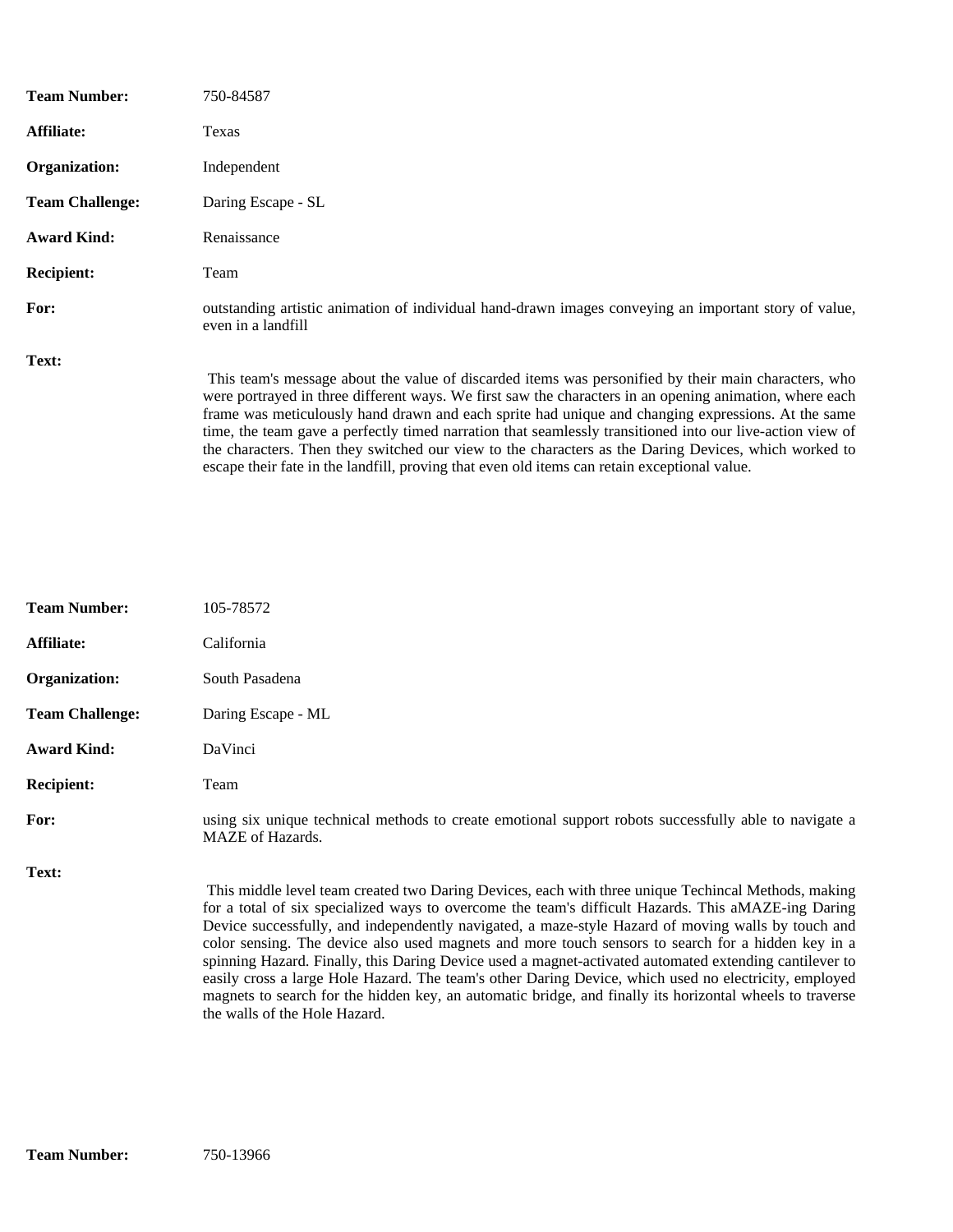| Affiliate:             | Texas                                                                                                                                                                                                                                                                                                                                                                                                                                                                                                                                                                                                                                                                                                                                                                                                                                                                                                                                                        |
|------------------------|--------------------------------------------------------------------------------------------------------------------------------------------------------------------------------------------------------------------------------------------------------------------------------------------------------------------------------------------------------------------------------------------------------------------------------------------------------------------------------------------------------------------------------------------------------------------------------------------------------------------------------------------------------------------------------------------------------------------------------------------------------------------------------------------------------------------------------------------------------------------------------------------------------------------------------------------------------------|
| Organization:          | Sweetwater ISD                                                                                                                                                                                                                                                                                                                                                                                                                                                                                                                                                                                                                                                                                                                                                                                                                                                                                                                                               |
| <b>Team Challenge:</b> | Tricky Tales - EL                                                                                                                                                                                                                                                                                                                                                                                                                                                                                                                                                                                                                                                                                                                                                                                                                                                                                                                                            |
| <b>Award Kind:</b>     | Renaissance                                                                                                                                                                                                                                                                                                                                                                                                                                                                                                                                                                                                                                                                                                                                                                                                                                                                                                                                                  |
| <b>Recipient:</b>      | Team                                                                                                                                                                                                                                                                                                                                                                                                                                                                                                                                                                                                                                                                                                                                                                                                                                                                                                                                                         |
| For:                   | their knockout Illusion and charming Presentation in which they showed that pigs really can fly!                                                                                                                                                                                                                                                                                                                                                                                                                                                                                                                                                                                                                                                                                                                                                                                                                                                             |
| Text:                  | Do pigs fly? With this teamâ $\in \mathbb{M}$ s illusion, they do! Their illusion was a knockout highlight in a<br>charming performance. This team's Presentation was, in a word, charming. When pigs are invited to a<br>barnyard's bacon festival, of course there are going to be problems! But the moment that really brought<br>the Presentation home for the Appraisers was when the statement "when pigs fly" was followed by<br>actually seeing it in person! The expertly performed and timed Illusion tricked even the Appraisers into<br>thinking they were seeing a pig take off over the fence. By appearing to levitate with both feet far above<br>the ground, we weren't sure how the pig was flying, but we knew it was. The Illusion also fit perfectly<br>into the script at the peak of the battle between the barnyard creatures. Let's just settle on a veggie<br>festival and let all the barnyard animals live in peace and harmony! |

| <b>Team Number:</b>    | 123-05622                                                                                                                                                                                                                                                                                                                                                                                                                                                  |  |
|------------------------|------------------------------------------------------------------------------------------------------------------------------------------------------------------------------------------------------------------------------------------------------------------------------------------------------------------------------------------------------------------------------------------------------------------------------------------------------------|--|
| Affiliate:             | Minnesota                                                                                                                                                                                                                                                                                                                                                                                                                                                  |  |
| Organization:          | Wayzata Schools                                                                                                                                                                                                                                                                                                                                                                                                                                            |  |
| <b>Team Challenge:</b> | For The Future - SL                                                                                                                                                                                                                                                                                                                                                                                                                                        |  |
| <b>Award Kind:</b>     | Renaissance                                                                                                                                                                                                                                                                                                                                                                                                                                                |  |
| <b>Recipient:</b>      | Team                                                                                                                                                                                                                                                                                                                                                                                                                                                       |  |
| For:                   | A multi-faceted technical device and humorous video game that together demonstrated solutions to<br>school violence.                                                                                                                                                                                                                                                                                                                                       |  |
| Text:                  | Complex technical design, real-life video games, a tendency to choke on twinkies $\hat{a} \in \hat{C}$ what do all of<br>these elements have in common? They came together in this teamâ $\epsilon^{TM}$ s solution in a way that both<br>managed to convey the seriousness of school shootings while also demonstrating possible solutions and<br>integrating levity to the storytelling. This video game story was infused with humor through narration, |  |

characters, and non-player characters, with the characters stuck on a particular level where they keep dying and needing to reset -- be it from the school shooting or a twinkie mishap! This polished and funny presentation included extensive research and statistics about school shootings and plans for how to combat this serious issue. These plans included use of RFID tags on all weapons that would trigger school lockdowns and summon police based on proximity. A culminating moment in the Presentation featured a set with an Arduino device that was activated by an RFID tag and split to operate two different mechanical devices. These devices simultaneously and smoothly closed the school door in one set piece and set a police car in motion to respond to the situation on a pulley in another set piece. The technical design of this emergency response was complex and elegant, and paired with the video game presentation created a well-designed package.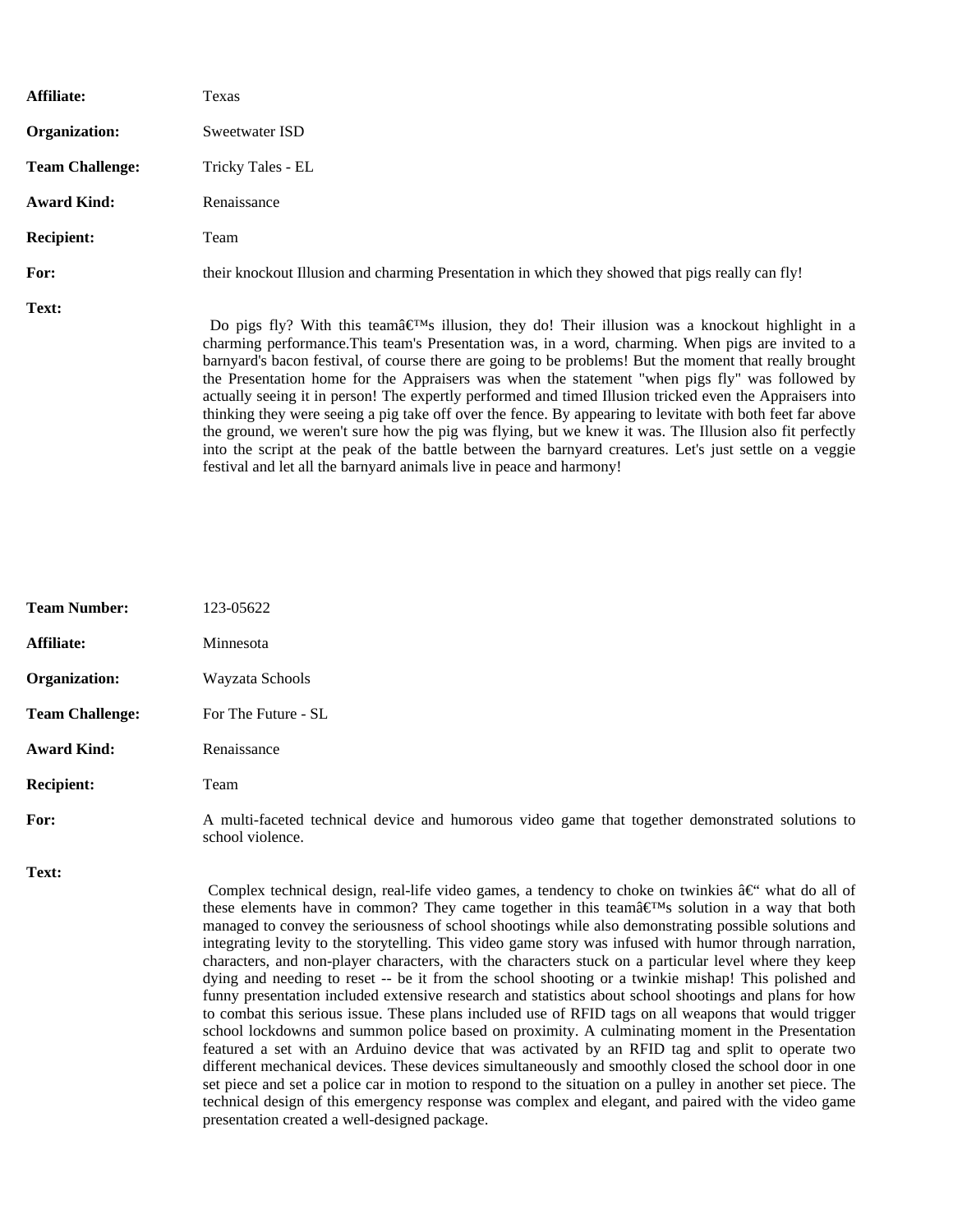| <b>Team Number:</b>    | 750-54770                                                                                                                                                                                                                                                                                                                                                                                                                                                                                                                                                                                                                                                                                                                                                                                                                                                                                                                                                                                                                                                                                                                                                                                                                                                           |
|------------------------|---------------------------------------------------------------------------------------------------------------------------------------------------------------------------------------------------------------------------------------------------------------------------------------------------------------------------------------------------------------------------------------------------------------------------------------------------------------------------------------------------------------------------------------------------------------------------------------------------------------------------------------------------------------------------------------------------------------------------------------------------------------------------------------------------------------------------------------------------------------------------------------------------------------------------------------------------------------------------------------------------------------------------------------------------------------------------------------------------------------------------------------------------------------------------------------------------------------------------------------------------------------------|
| Affiliate:             | Texas                                                                                                                                                                                                                                                                                                                                                                                                                                                                                                                                                                                                                                                                                                                                                                                                                                                                                                                                                                                                                                                                                                                                                                                                                                                               |
| Organization:          | Fort Bend ISD                                                                                                                                                                                                                                                                                                                                                                                                                                                                                                                                                                                                                                                                                                                                                                                                                                                                                                                                                                                                                                                                                                                                                                                                                                                       |
| <b>Team Challenge:</b> | For The Future - SL                                                                                                                                                                                                                                                                                                                                                                                                                                                                                                                                                                                                                                                                                                                                                                                                                                                                                                                                                                                                                                                                                                                                                                                                                                                 |
| <b>Award Kind:</b>     | Renaissance                                                                                                                                                                                                                                                                                                                                                                                                                                                                                                                                                                                                                                                                                                                                                                                                                                                                                                                                                                                                                                                                                                                                                                                                                                                         |
| <b>Recipient:</b>      | Team                                                                                                                                                                                                                                                                                                                                                                                                                                                                                                                                                                                                                                                                                                                                                                                                                                                                                                                                                                                                                                                                                                                                                                                                                                                                |
| For:                   | A twisted turn on a Lewis Carroll classic story and a saline switch on a metal circuit.                                                                                                                                                                                                                                                                                                                                                                                                                                                                                                                                                                                                                                                                                                                                                                                                                                                                                                                                                                                                                                                                                                                                                                             |
| Text:                  | We thought we knew Lewis Carolâ $\in \mathbb{T}^{M_S}$ fictional world, until this teamâ $\in \mathbb{T}^{M_S}$ Presentation started.<br>Absurdity took on dark undertones as the callous change of pacemakers into spacemakers, the secrecy<br>around the pursuit of power, and the fact that all this was presented so well filled us with dread. That<br>one line "off with your hearts― made our real world a warm and cheery place by comparison. This<br>team not only won over the hearts of the Appraisers, but also the minds. This teamâ $\infty$ <sup>TM</sup> s multifunctional<br>backdrop sent Malicie tumbling from the second-story of their set and then split apart like a broken heart<br>to reveal an unlit map of Wonderland. Oftentimes on teams $\hat{\mathbf{z}}^{\text{TM}}$ props, electrical wires web the back of<br>a set spinning motors and turning on lights. An AED has nothing on the shock Appraisers  felt when<br>they went to the back of this team's set and an empty tube connected a dozen LED lights. Instead of<br>a metal wire, the circuit was completed with salt water running through the empty tube as a conductor.<br>Thank you for reviving our hearts and minds with your innovative and heartwarming solution. |

| <b>Team Number:</b>    | 106-37250                                                                                                                                                                                                                                                                                                                                                                                                                                                                                                  |  |
|------------------------|------------------------------------------------------------------------------------------------------------------------------------------------------------------------------------------------------------------------------------------------------------------------------------------------------------------------------------------------------------------------------------------------------------------------------------------------------------------------------------------------------------|--|
| <b>Affiliate:</b>      | Colorado                                                                                                                                                                                                                                                                                                                                                                                                                                                                                                   |  |
| Organization:          | Independent                                                                                                                                                                                                                                                                                                                                                                                                                                                                                                |  |
| <b>Team Challenge:</b> | Roll With It - UL                                                                                                                                                                                                                                                                                                                                                                                                                                                                                          |  |
| <b>Award Kind:</b>     | Renaissance                                                                                                                                                                                                                                                                                                                                                                                                                                                                                                |  |
| <b>Recipient:</b>      | Team                                                                                                                                                                                                                                                                                                                                                                                                                                                                                                       |  |
| For:                   | their depiction of a galloping nuggle with a magical golden swan.                                                                                                                                                                                                                                                                                                                                                                                                                                          |  |
| <b>Text:</b>           | This team started in the Launch Area, riding what looked like a carboard horse. The Appraisers soon<br>found out that it was actaully a "nuggle." The team was able to gallop this creature into the Presentation<br>Area with realistic-looking actuating legs that were triggered by a complex system of wires, gears, and<br>pullies. Through a magical transformation, the nuggle was able to re-feather and animate a complex 3D<br>golden swan that was created entirely out of cardboard. $\hat{A}$ |  |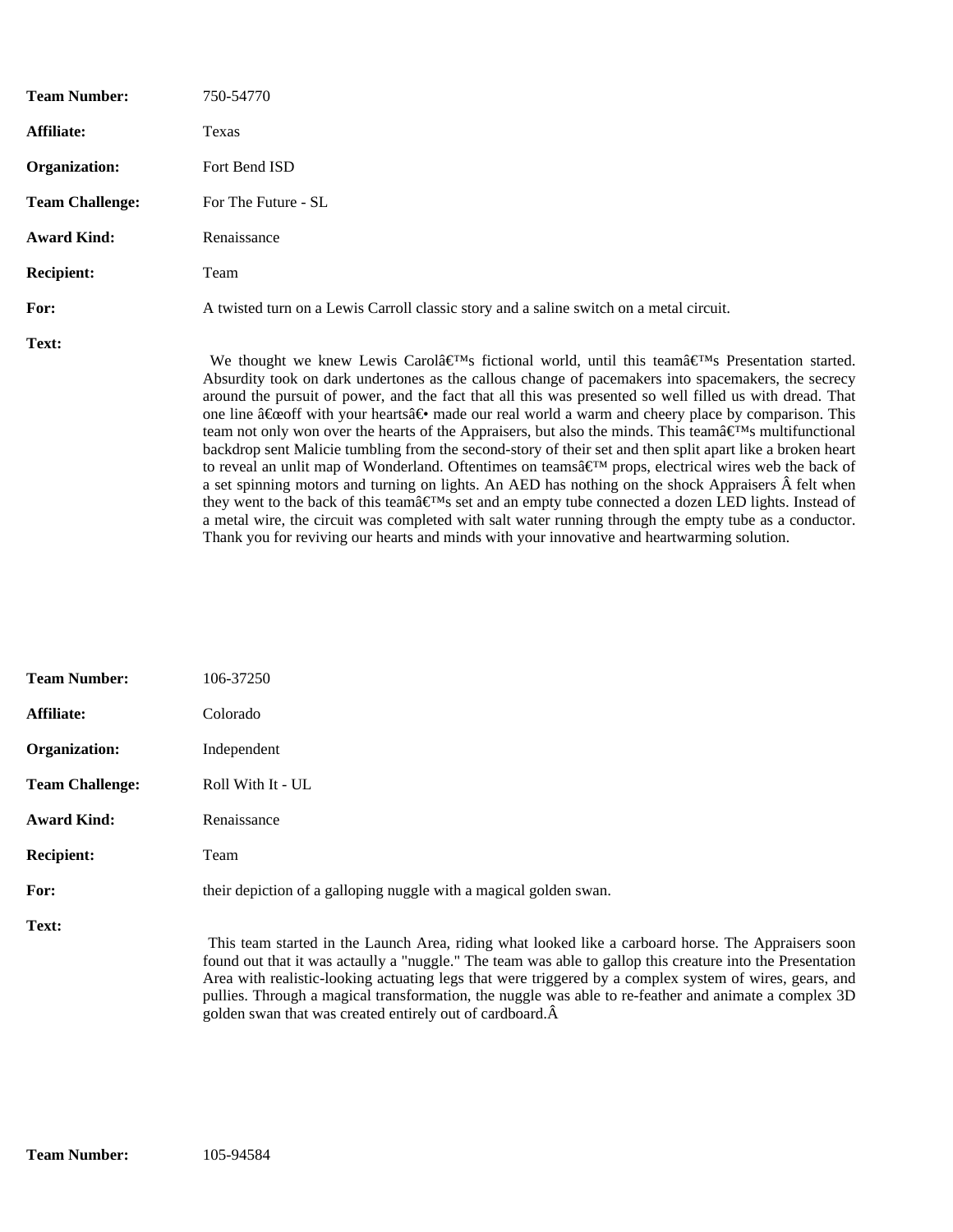| Affiliate:             | California                                                                                                                                                                                                                                                                                                                                                                                                                                                          |
|------------------------|---------------------------------------------------------------------------------------------------------------------------------------------------------------------------------------------------------------------------------------------------------------------------------------------------------------------------------------------------------------------------------------------------------------------------------------------------------------------|
| Organization:          | <b>Breaking BEARriers</b>                                                                                                                                                                                                                                                                                                                                                                                                                                           |
| <b>Team Challenge:</b> | Up Close - SL                                                                                                                                                                                                                                                                                                                                                                                                                                                       |
| <b>Award Kind:</b>     | Renaissance                                                                                                                                                                                                                                                                                                                                                                                                                                                         |
| <b>Recipient:</b>      | Team                                                                                                                                                                                                                                                                                                                                                                                                                                                                |
| For:                   | building a fully working elevator using a pulley system that literally took their Presentation to another<br>level.                                                                                                                                                                                                                                                                                                                                                 |
| Text:                  | In a move the Appraisers couldn't ant-ticipate, this team built an elegent and fully working elevator lift<br>hidden inside their forest scenery. $\hat{A}$ With an impeccable design that utilized the mechanical advantages<br>of a double pulley system, they were able to easily lift a team member several feet off the ground. The<br>team had prophesized that the ant would ascend, but we never expected to see it happen quite so<br>literally. $\hat{A}$ |

| <b>Team Number:</b>    | 750-31023                                                                                                                                                                                                                                                                                                                                                                                                                                                                                                                                                                                 |  |
|------------------------|-------------------------------------------------------------------------------------------------------------------------------------------------------------------------------------------------------------------------------------------------------------------------------------------------------------------------------------------------------------------------------------------------------------------------------------------------------------------------------------------------------------------------------------------------------------------------------------------|--|
| Affiliate:             | Texas                                                                                                                                                                                                                                                                                                                                                                                                                                                                                                                                                                                     |  |
| Organization:          | Harvest Christian Academy                                                                                                                                                                                                                                                                                                                                                                                                                                                                                                                                                                 |  |
| <b>Team Challenge:</b> | Up Close - SL                                                                                                                                                                                                                                                                                                                                                                                                                                                                                                                                                                             |  |
| <b>Award Kind:</b>     | Renaissance                                                                                                                                                                                                                                                                                                                                                                                                                                                                                                                                                                               |  |
| <b>Recipient:</b>      | Team                                                                                                                                                                                                                                                                                                                                                                                                                                                                                                                                                                                      |  |
| For:                   | a hilarious performance that teased the Appraisers and finally resolved Grandpaâ $\in \mathbb{N}$ reindeer-induced<br>trauma.                                                                                                                                                                                                                                                                                                                                                                                                                                                             |  |
| Text:                  | This teamâ $\in \mathbb{N}_S$ hilarious and creative Presentation brought the Appraisers to tears. Â You might say<br>there's no such thing as humor, but as for the Appraisers, we believe! Their red and white blood cell<br>costumes used materials creatively and their Visual Effect was a serious adrenaline rush. The team did<br>not $\hat{a} \in \mathbb{C}$ at $\hat{a} \in \hat{b}$ from making fun of the Appraisers and we enjoyed being the target of their comedy.<br>Grandma may have gotten run over by a reindeer, but in the end the reindeer got run down by Grandpa. |  |

| Team Number:           | 134-97766         |
|------------------------|-------------------|
| Affiliate:             | New York          |
| Organization:          | Lynwood ES        |
| <b>Team Challenge:</b> | Tricky Tales - EL |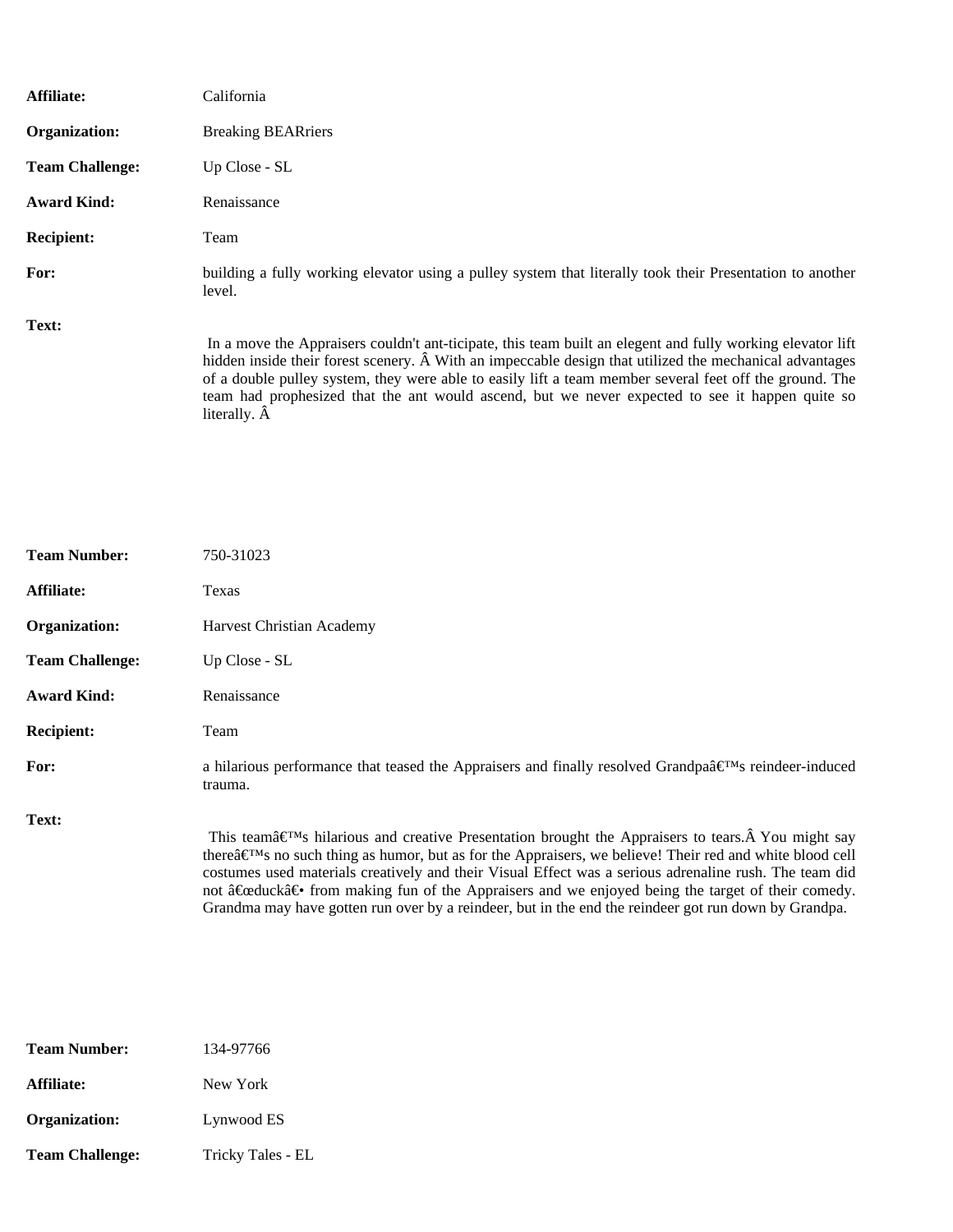| <b>Award Kind:</b> | Renaissance                                                                                                                                                                                        |
|--------------------|----------------------------------------------------------------------------------------------------------------------------------------------------------------------------------------------------|
| <b>Recipient:</b>  | Team                                                                                                                                                                                               |
| For:               | Their design, engineering, impeccable execution, and razor sharp understanding of the Instant<br>Challenge.                                                                                        |
| Text:              | This team wowed the appraisers with their impeccable execution, use of materials and razor-sharp<br>understanding of the challenge. Their lighting-quick design proved to be extremely successful. |

| <b>Team Number:</b>    | 750-71045                                                                                                                                                                                                  |
|------------------------|------------------------------------------------------------------------------------------------------------------------------------------------------------------------------------------------------------|
| Affiliate:             | Texas                                                                                                                                                                                                      |
| Organization:          | Wylie ISD, Abilene                                                                                                                                                                                         |
| <b>Team Challenge:</b> | For The Future - ML                                                                                                                                                                                        |
| <b>Award Kind:</b>     | torchbearer                                                                                                                                                                                                |
| <b>Recipient:</b>      | Team                                                                                                                                                                                                       |
| For:                   | founding a problem-solving program, raising over \$11,000, and bringing Destination Imagination to<br>Rwandan children.                                                                                    |
| Text:                  | Many teams embody the tenets of Destination Imagination, creativity, kindness, and innovation, but<br>few teams take an active role in promoting these skills and paying their DI experience forward. This |

team brought Destination Imagination to a potential new Affiliate as part of their Project. By partnering with Rwanda Children Christian School in Ntarama, Rwanda, this team helped implement a creative problem-solving program in the school through introducing Instant Challenges to the students. Their ongoing collaboration with the school set the groundwork for Destination Imagination $\hat{a} \in T^M$ s first teams from Rwanda. This summer, members of the team will be traveling to Rwanda to host a science, technology, engineering, art, and math camp for students and continue to learn about Rwandan culture, language, and dance. As if their educational programming was not enough, the team also raised over \$11,000 for this cause through Amazon smile, partnering with a local car dealership, and collecting donations from local businesses and community members.

| <b>Team Number:</b>    | 750-78410           |
|------------------------|---------------------|
| Affiliate:             | Texas               |
| Organization:          | Lubbock ISD         |
| <b>Team Challenge:</b> | For The Future - EL |
| <b>Award Kind:</b>     | Renaissance         |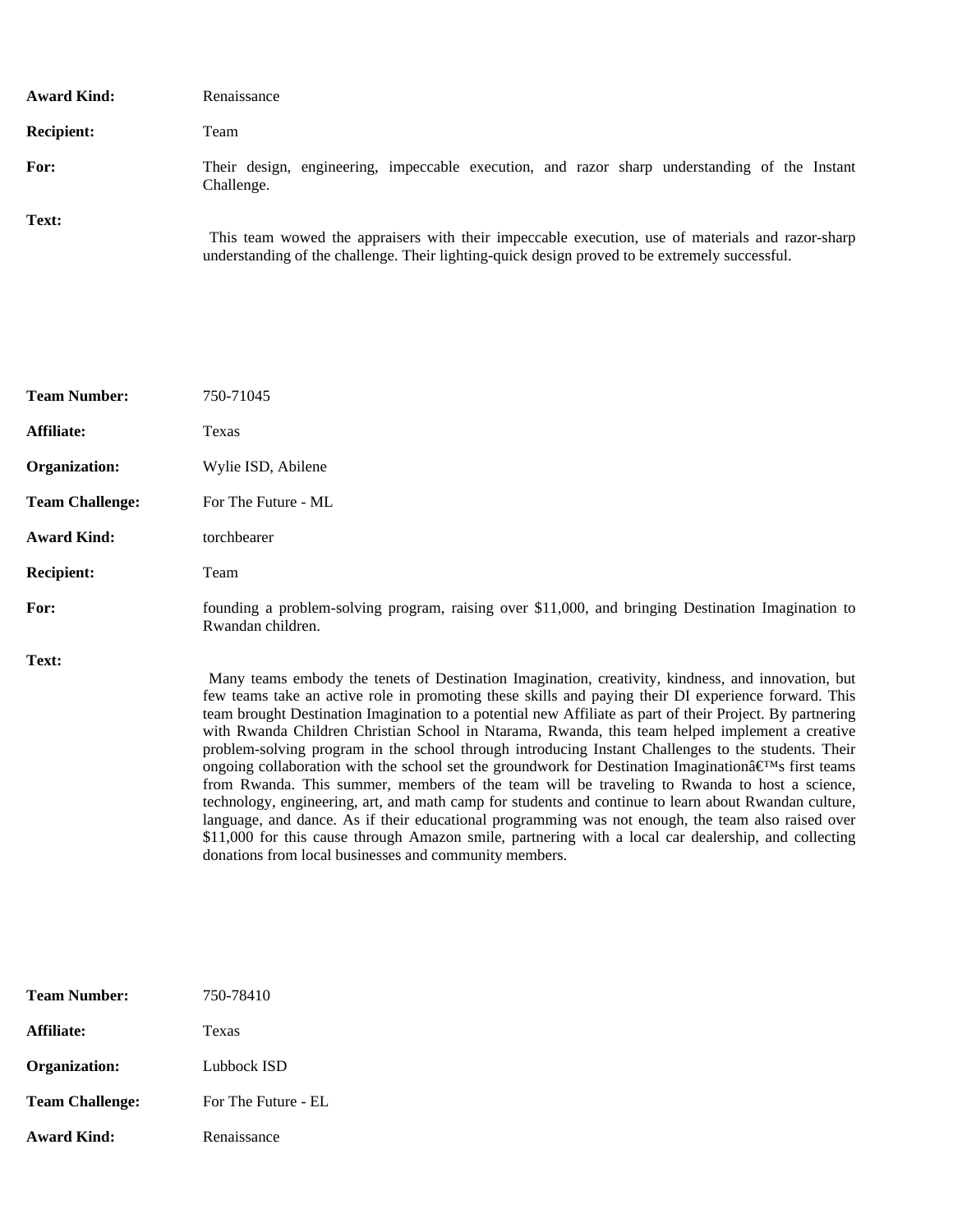| <b>Recipient:</b> | Team                                                                                                                                                                                                                                                                                                                                                                                                                                                                                                                                                                                                                                                                                                                                                                                                                 |
|-------------------|----------------------------------------------------------------------------------------------------------------------------------------------------------------------------------------------------------------------------------------------------------------------------------------------------------------------------------------------------------------------------------------------------------------------------------------------------------------------------------------------------------------------------------------------------------------------------------------------------------------------------------------------------------------------------------------------------------------------------------------------------------------------------------------------------------------------|
| For:              | A fast-paced and funny solution that juggled humor, technology and art while inspiring others to care<br>for their elders.                                                                                                                                                                                                                                                                                                                                                                                                                                                                                                                                                                                                                                                                                           |
| Text:             |                                                                                                                                                                                                                                                                                                                                                                                                                                                                                                                                                                                                                                                                                                                                                                                                                      |
|                   | This team kept a brisk pace with their Presentation, but executed OWL elements of the Challenge with<br>clarity and precision. To top it off, they were a HOOT. They used every D.C. second of their time to<br>their advantage. While air, water, and mechanical energy powered a device on one side of the stage, a<br>colorless tree slowly transformed in the middle, and two elderly people regained their senses on the<br>other side of the stage. Owls from outer space traveled from past to present and side to side, singing<br>songs and solving problems, giving the elders their eyesight, hearing, and mobility back. The kindness<br>from their deeds transformed the kindness tree and the alien owl helpers. As they did more good deeds,<br>the owlettes changed from white to multicolored.<br>Â |

| <b>Team Number:</b>    | 145-34552                                                                                                                                                                                                                                                                                                        |
|------------------------|------------------------------------------------------------------------------------------------------------------------------------------------------------------------------------------------------------------------------------------------------------------------------------------------------------------|
| Affiliate:             | Virginia                                                                                                                                                                                                                                                                                                         |
| Organization:          | none                                                                                                                                                                                                                                                                                                             |
| <b>Team Challenge:</b> | Roll With It - ML                                                                                                                                                                                                                                                                                                |
| <b>Award Kind:</b>     | Renaissance                                                                                                                                                                                                                                                                                                      |
| <b>Recipient:</b>      | Team                                                                                                                                                                                                                                                                                                             |
| For:                   | their hamster wheel xylophone music box.                                                                                                                                                                                                                                                                         |
| Text:                  | Through technical programming and coding, this team utilized a light sensor mechanism that could<br>sense the presense of their hamster in order to trigger their Rotating Object. The code caused a cascade<br>of events which involved their wheel spinning and playing a phenomenal xylophone tune. The thumb |

tacks stategically placed on the wheel triggered 3D levels in perfect harmony.

| <b>Team Number:</b>    | 750-96884              |
|------------------------|------------------------|
| Affiliate:             | Texas                  |
| Organization:          | <b>Brownsville ISD</b> |
| <b>Team Challenge:</b> | Roll With It - $EI$ .  |
| Award Kind:            | DaVinci                |
| <b>Recipient:</b>      | Team                   |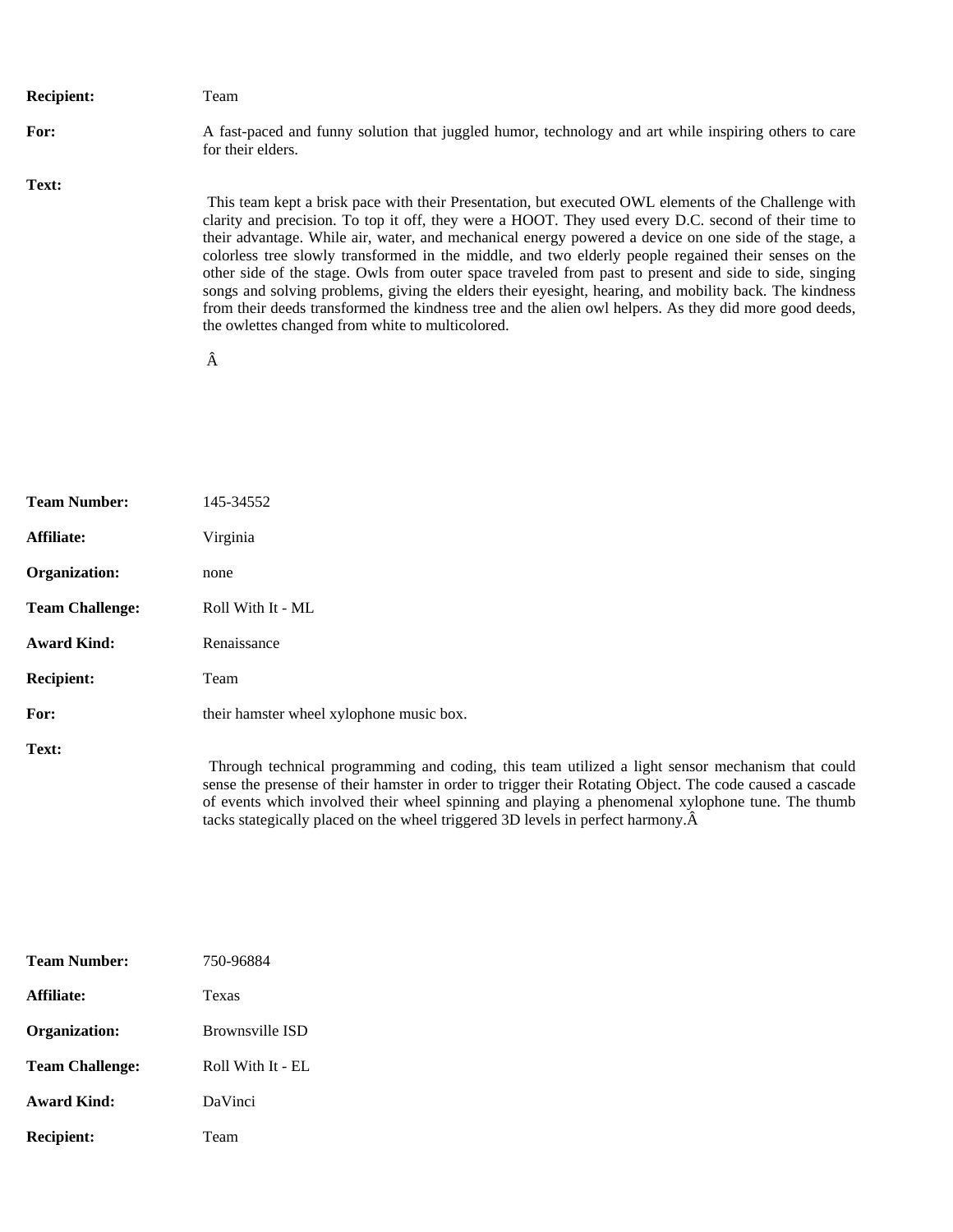| For:  | out of the ordinary uses of recycled materials to deliver a true old fashioned wild west town experience.                                                                                                                                                                                                                                                                                                        |
|-------|------------------------------------------------------------------------------------------------------------------------------------------------------------------------------------------------------------------------------------------------------------------------------------------------------------------------------------------------------------------------------------------------------------------|
| Text: | This team took us back to the Old West, with a story of two outlaw sisters that knew how to deceive.<br>The Appraisers couldn't believe how the team transformed plastic bottles, coffee filters, cardboard, and<br>other recycled materials into artfully crafted costumes, props, and set pieces that brought the Wild West<br>to life! $\hat{A}$ The creative work of design was out of this world! $\hat{A}$ |

| <b>Team Number:</b>    | 106-38160                                                                                                                   |
|------------------------|-----------------------------------------------------------------------------------------------------------------------------|
| Affiliate:             | Colorado                                                                                                                    |
| Organization:          | Heritage High School                                                                                                        |
| <b>Team Challenge:</b> | Roll With It - SL                                                                                                           |
| <b>Award Kind:</b>     | Renaissance                                                                                                                 |
| <b>Recipient:</b>      | Team                                                                                                                        |
| For:                   | reeling in the Appraisers with a whopper of a fish story!                                                                   |
| Text:                  | The Appraisers were hooked by a legendary fishing tale<br>fishing in a canoe. $\hat{A}$ With each story repeat, the canoe p |

 The Appraisers were hooked by a legendary fishing tale told by grandpa to his two grandsons while out fishing in a canoe.  $\hat{A}$  With each story repeat, the canoe physicially grew, the number of holes increased, and the story turned into a real legend! As weights were added to the Structure, the weight of the fish grew to correlate to the weight held, masterfully intergrating the Structure Testing into the story. Specifc words triggered sound effects throughtout the story, resulting in a wonderful Presenation that really reeled in the Apprasiers! $\hat{A}$ 

| <b>Team Number:</b>    | 750-43715                                                                                                             |
|------------------------|-----------------------------------------------------------------------------------------------------------------------|
| Affiliate:             | Texas                                                                                                                 |
| Organization:          | Conroe ISD                                                                                                            |
| <b>Team Challenge:</b> | Daring Escape - SL                                                                                                    |
| <b>Award Kind:</b>     | Renaissance                                                                                                           |
| <b>Recipient:</b>      | Team                                                                                                                  |
| For:                   | A Broadway-esque Presentation whose overall theatrical effects moved the Appraisal Team through<br>time and to tears. |
| Text:                  | This team's Presentation was utterly magnificent. Start with the team-written music and lyrics to a full              |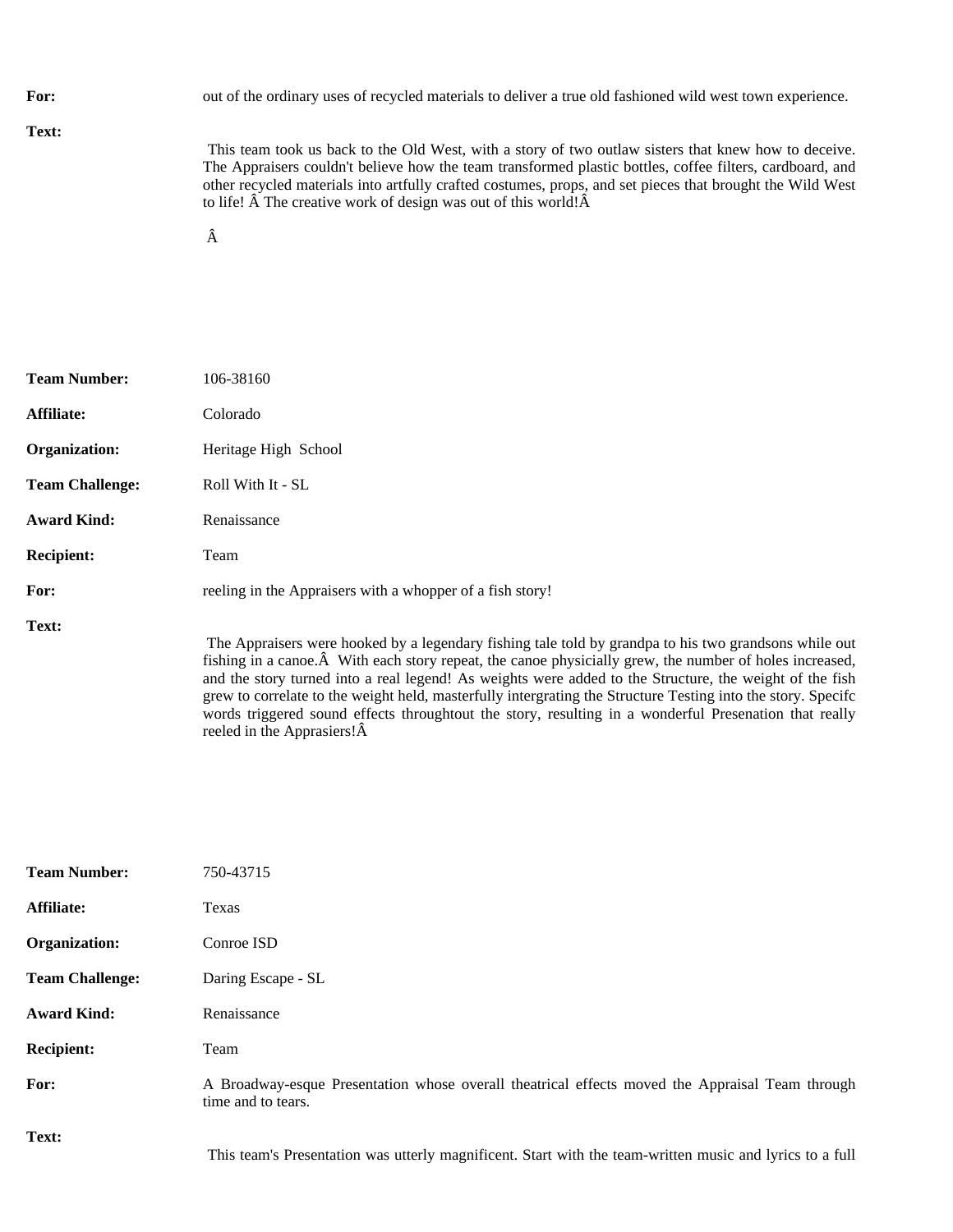8-minute musical, then throw in fantastic performances from the cast, who were both performing and telling the story of their team's DI journey over the years, supported by their Timekeeper character. Their rotating backdrops not only were beautifully made but they advanced the story with each scene change. The Appraisal Team was literally in tears by the time this memorable Presentation ended.

| <b>Team Number:</b>    | 148-11919                                                                                                                                                                                                                                                                                                                                                                                                                                                                                                                                                                                                                                                                                                                                               |
|------------------------|---------------------------------------------------------------------------------------------------------------------------------------------------------------------------------------------------------------------------------------------------------------------------------------------------------------------------------------------------------------------------------------------------------------------------------------------------------------------------------------------------------------------------------------------------------------------------------------------------------------------------------------------------------------------------------------------------------------------------------------------------------|
| Affiliate:             | Wisconsin                                                                                                                                                                                                                                                                                                                                                                                                                                                                                                                                                                                                                                                                                                                                               |
| Organization:          | Sevastopol                                                                                                                                                                                                                                                                                                                                                                                                                                                                                                                                                                                                                                                                                                                                              |
| <b>Team Challenge:</b> | Roll With It - ML                                                                                                                                                                                                                                                                                                                                                                                                                                                                                                                                                                                                                                                                                                                                       |
| <b>Award Kind:</b>     | Renaissance                                                                                                                                                                                                                                                                                                                                                                                                                                                                                                                                                                                                                                                                                                                                             |
| <b>Recipient:</b>      | Team                                                                                                                                                                                                                                                                                                                                                                                                                                                                                                                                                                                                                                                                                                                                                    |
| For:                   | slithering through a booby-trapped temple.                                                                                                                                                                                                                                                                                                                                                                                                                                                                                                                                                                                                                                                                                                              |
| Text:                  | From the moment this team walked on stage the Appraisers knew that this Presentation would be a true<br>gem. Â The team crafted remarkable scenery using recyled can tabs and bottle corks in order to create<br>an elaborate ancient template that hid functional booby traps that the team encounted on their journey. $\hat{A}$<br>The teams' props exhibited legendary technical design as the explorers encountered a swinging blade, a<br>dangerous pit of fire, and a booby-trapped coffin meant to dissuade the characters from the true treasure<br>of the Presentation-a perpetual motion machine. The teams' Rotating Object demostrated a remarkable<br>understanding of magnatism and electricity through their photo optic eye. $\hat{A}$ |

Â

| <b>Team Number:</b>    | 750-95506                                                                                                      |
|------------------------|----------------------------------------------------------------------------------------------------------------|
| Affiliate:             | Texas                                                                                                          |
| Organization:          | Northwest ISD                                                                                                  |
| <b>Team Challenge:</b> | Roll With It - SL                                                                                              |
| <b>Award Kind:</b>     | Renaissance                                                                                                    |
| <b>Recipient:</b>      | Team                                                                                                           |
| For:                   | an elemental throne that brought disasters to life.                                                            |
| Text:                  | What a disaster! Ice! Fire! Snowstorms! Tornados!<br>ice and fire throne that brought their disasters to life. |

This team had it all! The team artfully designed an  $\hat{A}$  This whirlwind Presentation left the Appraisers dizzy as the team-created tornado costume whizzed by while lava spewed into the air, propelled by air cannons from within the throne! The elements of this Presentation made it truly legendary! $\hat{A}$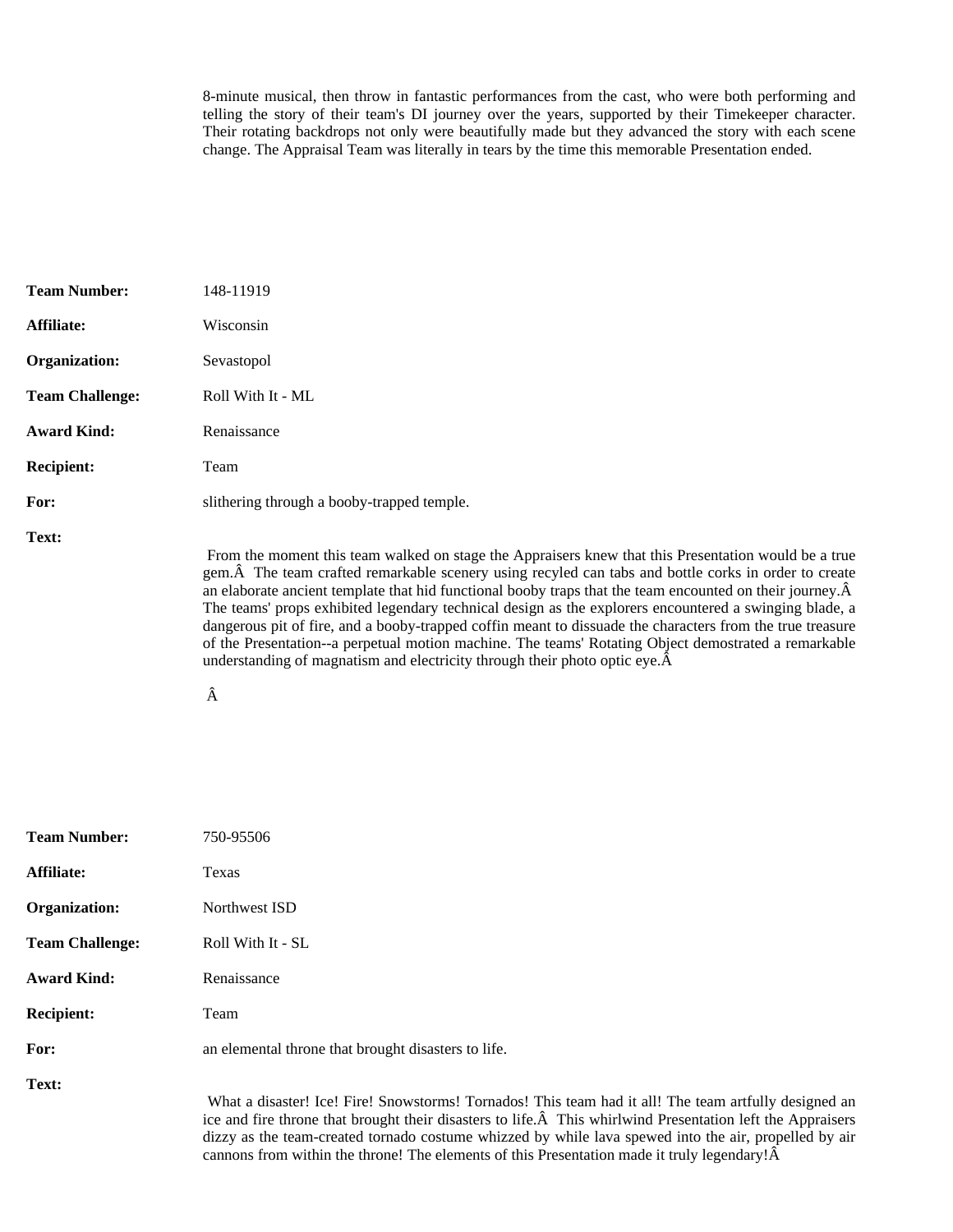| <b>Team Number:</b>    | 750-22702                                                                                                                                                                                                                                                                                                                                                                                                                                                                                                                                                                |
|------------------------|--------------------------------------------------------------------------------------------------------------------------------------------------------------------------------------------------------------------------------------------------------------------------------------------------------------------------------------------------------------------------------------------------------------------------------------------------------------------------------------------------------------------------------------------------------------------------|
| Affiliate:             | Texas                                                                                                                                                                                                                                                                                                                                                                                                                                                                                                                                                                    |
| Organization:          | Northside ISD                                                                                                                                                                                                                                                                                                                                                                                                                                                                                                                                                            |
| <b>Team Challenge:</b> | Tricky Tales - SL                                                                                                                                                                                                                                                                                                                                                                                                                                                                                                                                                        |
| <b>Award Kind:</b>     | Renaissance                                                                                                                                                                                                                                                                                                                                                                                                                                                                                                                                                              |
| <b>Recipient:</b>      | Team                                                                                                                                                                                                                                                                                                                                                                                                                                                                                                                                                                     |
| For:                   | an astounding attention to detail in the creation of an 8ft puppet and infinity mirror.                                                                                                                                                                                                                                                                                                                                                                                                                                                                                  |
| Text:                  | From their 8ft puppet deity to their infinity mirror, this team captivated us with astounding attention to<br>detail. The team redefined quality and workmanship with over 200 hours worth of hand-combed yarn<br>fur, a 3d printed dragon head, fully articulated claws, and an Illusion that stood out for ita $\hat{\epsilon}^{\text{TM}}$ s<br>originality and execution. A Every aspect of their Presentation was masterfully designed and crafted,<br>incorporating live voice modification, twirling interactive set pieces, and fantastic sound effects. A Their |

to instantly change between two colors.  $\hat{A}$ 

the audience begging for an encore.

Costume Transformation was truly unique, incorporating a Jacob $\hat{\mathbf{z}} \in \mathbb{R}^M$ s ladder and advanced theater tech

| <b>Team Number:</b>    | 147-61870                                                                                                                                                                                                                                                                                                                                                                                                                                                                                                                                                                                                                                       |
|------------------------|-------------------------------------------------------------------------------------------------------------------------------------------------------------------------------------------------------------------------------------------------------------------------------------------------------------------------------------------------------------------------------------------------------------------------------------------------------------------------------------------------------------------------------------------------------------------------------------------------------------------------------------------------|
| Affiliate:             | Washington                                                                                                                                                                                                                                                                                                                                                                                                                                                                                                                                                                                                                                      |
| Organization:          | Mercer Island Schools                                                                                                                                                                                                                                                                                                                                                                                                                                                                                                                                                                                                                           |
| <b>Team Challenge:</b> | Tricky Tales - SL                                                                                                                                                                                                                                                                                                                                                                                                                                                                                                                                                                                                                               |
| <b>Award Kind:</b>     | Renaissance                                                                                                                                                                                                                                                                                                                                                                                                                                                                                                                                                                                                                                     |
| <b>Recipient:</b>      | Team                                                                                                                                                                                                                                                                                                                                                                                                                                                                                                                                                                                                                                            |
| For:                   | singing their way into our hearts with a musical extravaganza that left the audience begging for an<br>encore.                                                                                                                                                                                                                                                                                                                                                                                                                                                                                                                                  |
| Text:                  | This team sang and danced their way into our hearts from the very moment time began. Through the<br>power of song, this team walked us through the tale of a mailman, wrongfully accused of dessert-based<br>murder he did not commit. With a poisoned cookie used as a tool for revenge, this fast-paced, humorous<br>Presentation featured detectives, cowboys, and poets singing their side of the story in a non-stop journey<br>through thoughtfully crafted musical styles. A trail of cookie crumbs revealed that the detective<br>committed the murder, acquitting the innocent mailman. A It was a true musical extravaganza that left |

Â